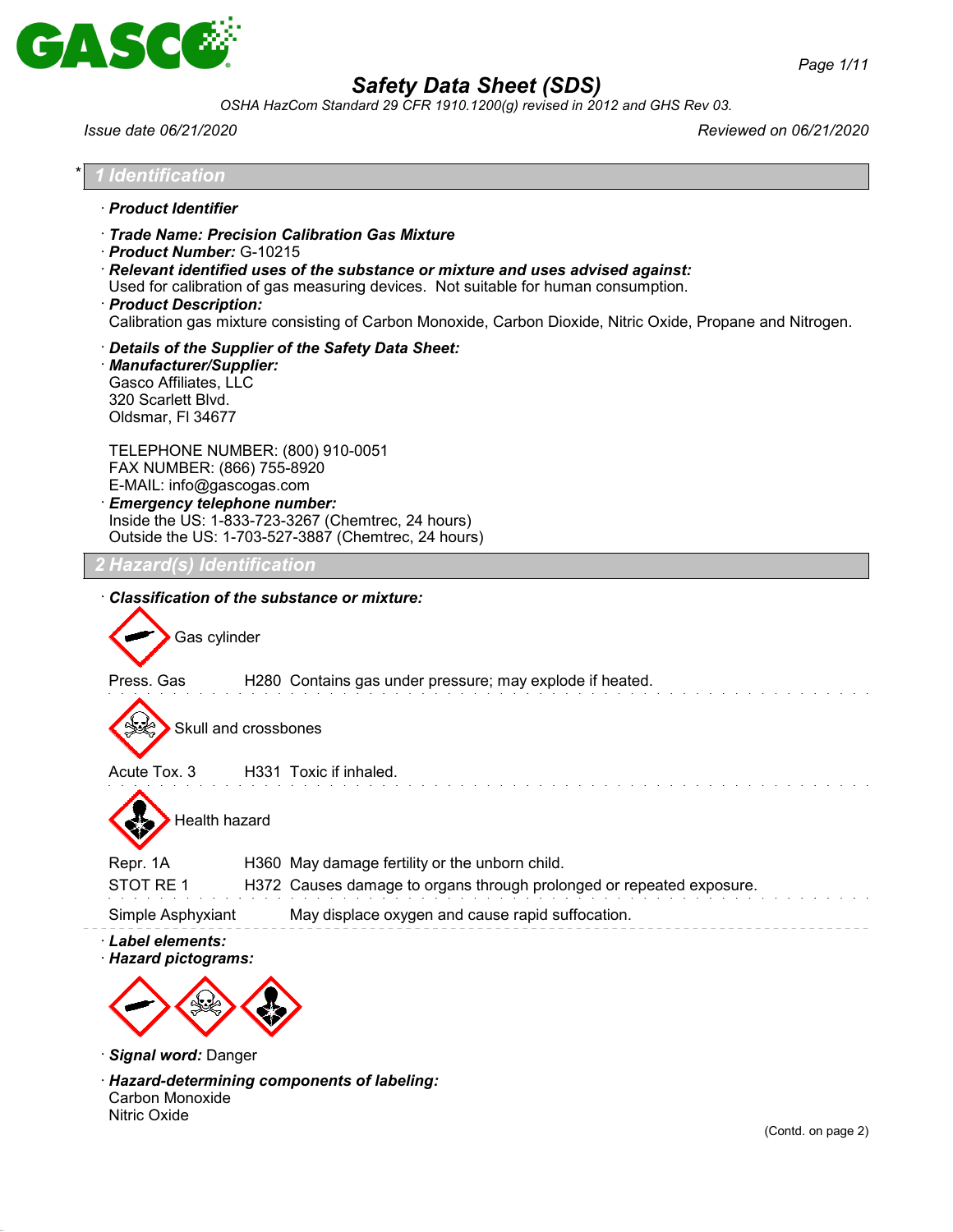*OSHA HazCom Standard 29 CFR 1910.1200(g) revised in 2012 and GHS Rev 03.*

*Issue date 06/21/2020 Reviewed on 06/21/2020*

## *Trade Name: Precision Calibration Gas Mixture*

#### · *Hazard statements:*

H280 Contains gas under pressure; may explode if heated.

- H331 Toxic if inhaled.
- H360 May damage fertility or the unborn child.

H372 Causes damage to organs through prolonged or repeated exposure.

May displace oxygen and cause rapid suffocation.

# · *Precautionary statements:*

- Obtain special instructions before use.
- P202 Do not handle until all safety precautions have been read and understood.<br>P260 Do not breathe dust/fume/gas/mist/vapors/sprav.
- Do not breathe dust/fume/gas/mist/vapors/spray.
- P261 Avoid breathing dust/fume/gas/mist/vapors/spray.
- P264 Wash thoroughly after handling.
- P270 Do not eat, drink or smoke when using this product.
- P271 Use only outdoors or in a well-ventilated area.
- Wear protective gloves/protective clothing/eye protection/face protection.
- P304+P340 IF INHALED: Remove person to fresh air and keep comfortable for breathing.
- P311 Call a poison center/doctor.
- P308+P313 IF exposed or concerned: Get medical advice/attention.
- P321 Specific treatment (see supplementary first aid instructions on this Safety Data Sheet).
- P314 Get medical advice/attention if you feel unwell.
- P403+P233 Store in a well-ventilated place. Keep container tightly closed.
- P405 Store locked up.
- P410+P403 Protect from sunlight. Store in a well-ventilated place.
- P501 Dispose of contents/container in accordance with local/regional/national/international regulations.
- · *Unknown acute toxicity:*
- 99.3 % of the mixture consists of component(s) of unknown toxicity.
- · *Classification system:*

· *NFPA ratings (scale 0 - 4)*



· *HMIS-ratings (scale 0 - 4)*

**HEALTH FIRE REACTIVITY** 0 \*3  $\boxed{0}$ Health =  $*3$ Fire  $= 0$ Physical Hazard = 0

· *Hazard(s) not otherwise classified (HNOC):* None known

*3 Composition/Information on Ingredients*

## · *Chemical characterization: Mixtures*

· *Description:* Mixture of substances listed below with non-hazardous additions.

| · Dangerous Components: |                                                                                                     |              |
|-------------------------|-----------------------------------------------------------------------------------------------------|--------------|
| CAS: 7727-37-9          | Nitrogen                                                                                            | 79.35-93.22% |
|                         | RTECS: QW 9700000 $\diamondsuit$ Press. Gas, H280; Simple Asphyxiant                                |              |
| CAS: 124-38-9           | Carbon Dioxide                                                                                      | $6 - 12%$    |
| RTECS: FF 6400000       | $\Diamond$ Press. Gas, H280; Simple Asphyxiant                                                      |              |
| CAS: 630-08-0           | Carbon Monoxide                                                                                     | $0.5 - 8\%$  |
| RTECS: FG 3500000       | ◈ Flam. Gas 1, H220; ◇ Press. Gas, H280; ◈ Acute Tox. 3, H331;<br>◈ Repr. 1A, H360; STOT RE 1, H372 |              |
|                         |                                                                                                     |              |

(Contd. on page 3)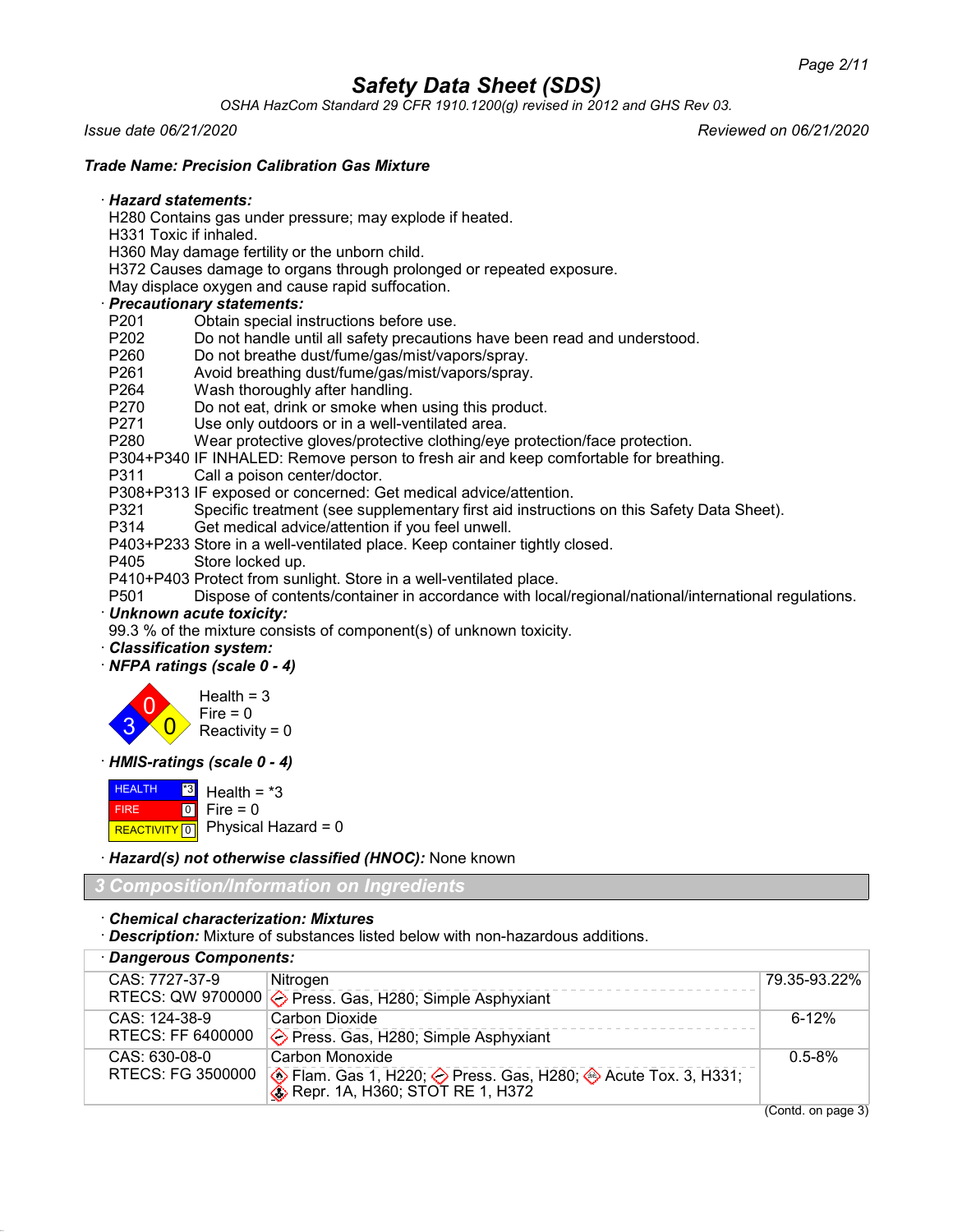*OSHA HazCom Standard 29 CFR 1910.1200(g) revised in 2012 and GHS Rev 03.*

*Issue date 06/21/2020 Reviewed on 06/21/2020*

## *Trade Name: Precision Calibration Gas Mixture*

| CAS: 10102-43-9<br>Nitric Oxide<br>RTECS: QX 0525000<br>Dam. 1, H318                           | $0.08 - 0.3\%$<br><b> ◆ Oxid. Gas 1, H270; ◆ Press. Gas, H280; ◆ Acute Tox. 3, H301; Acute Tox. 3, H311; Acute Tox. 2, H330; ◆ Skin Corr. 1A, H314; Eye</b> |
|------------------------------------------------------------------------------------------------|-------------------------------------------------------------------------------------------------------------------------------------------------------------|
| CAS: 74-98-6<br>Propane<br>RTECS: TX 2275000<br><b>♦ Flam. Gas 1, H220; ♦ Press. Gas, H280</b> | $0.2 - 0.35\%$                                                                                                                                              |

*4 First-Aid Measures*

## · *Description of first aid measures*

## · *General information:*

Symptoms of poisoning may occur after exposure to dust, fumes or particulates; seek medical attention if feeling unwell.

## · *After inhalation:*

Supply fresh air. If required, provide artificial respiration. Consult doctor if symptoms persist.

In case of unconsciousness place patient stably in the side position for transportation.

## · *After skin contact:*

In cases of contact with liquified material, frostbite may occur. Immerse frostbite in cool-warm water and seek medical attention.

Wash with soap and water.

If skin irritation occurs, consult a doctor.

## · *After eye contact:*

Not anticipated under normal use.

Rinse opened eye for several minutes under running water. If symptoms persist, consult a doctor.

· *After swallowing:*

Not a normal route of entry.

If swallowed and symptoms occur, consult a doctor.

- · *Information for doctor*
- · *Most important symptoms and effects, both acute and delayed:* No further relevant information available.
- · *Indication of any immediate medical attention and special treatment needed:*
- No further relevant information available.

## \* *5 Fire-Fighting Measures*

## · *Extinguishing media*

## · *Suitable extinguishing agents:*

Use fire fighting measures that suit the environment.

Use water spray to cool fire-exposed containers.

· *For safety reasons unsuitable extinguishing agents:* No further relevant information.

## · *Special hazards arising from the substance or mixture:*

Closed containers may explode when exposed to extreme heat.

If incinerated, product will releaset the following toxic fumes: Oxides of Carbon and Nitrogen (NOx).

· *Advice for firefighters*

This gas mixture is not flammable; however, containers, when involved in fire, may rupture or burst in the heat of the fire.

· *Special protective equipment for firefighters:*

As in any fire, wear self-contained breathing apparatus pressure-demand (NIOSH approved or equivalent) and full protective gear to prevent contact with skin and eyes.

## *6 Accidental Release Measures*

- · *Personal precautions, protective equipment and emergency procedures:*
- Treat any fumes as toxic.

Ensure adequate ventilation.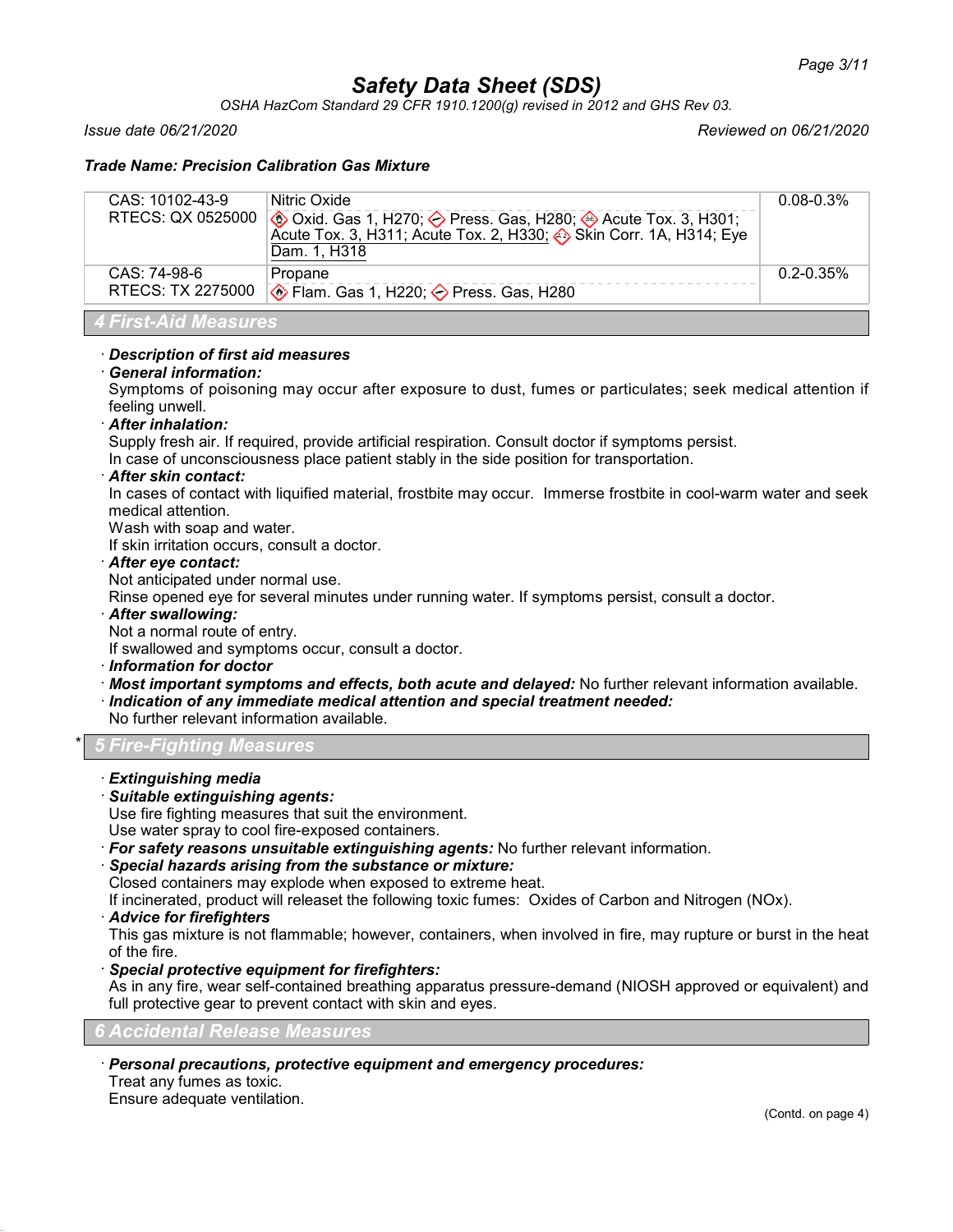*OSHA HazCom Standard 29 CFR 1910.1200(g) revised in 2012 and GHS Rev 03.*

*Issue date 06/21/2020 Reviewed on 06/21/2020*

## *Trade Name: Precision Calibration Gas Mixture*

Keep people at a distance and stay upwind. Wear protective equipment. Keep unprotected persons away. In a confined area, NIOSH approved respiratory protection may be required.

· *Environmental precautions:* Inform authorities in case of gas release.

## · *Methods and material for containment and cleaning up:*

Dispose of contaminated material as waste according to section 13.

- Ensure adequate ventilation. Dispose of the collected material according to regulations.
- · *Reference to other sections:*
- See Section 7 for information on safe handling.
- See Section 8 for information on personal protection equipment.

See Section 13 for disposal information.

## *7 Handling and Storage*

## · *Handling*

## · *Precautions for safe handling:*

Ensure good ventilation/exhaustion at the workplace.

Be aware of any signs of dizziness or fatigue; exposures to fatal concentrations of this gas mixture could occur without any significant warning symptoms due to the potential for oxygen deficiency (simpl asphyxiation). Do not attempt to adjust, repair or in any other way modify the cylinders containing this gas mixture. If there is a malfunction or another type of operational problem, contact nearest distributor.

## · *Information about protection against explosions and fires:*

Pressurized container: protect from sunlight and do not expose to temperatures exceeding 50°C, i.e. electric lights. Do not pierce or burn, even after use.

Do not cut, grind or weld on container that contains or contained product.

Do not spray on a naked flame or any incandescent material.

## · *Conditions for safe storage, including any incompatibilities*

Store away from strong oxidizing agents, strong bases, phosphorous, organic materials and powdered metals, Alkali metals, Alkaline Earth metals, Alkali metal oxides, Zinc.

· *Storage*

## · *Requirements to be met by storerooms and receptacles:*

Store in a cool location.

Cylinders should be firmly secured to prevent falling or being knocked over. Cylinders must be protected from the environment, and preferably kept at room temperature. Cylinders should be stored in dry, well-ventilated areas, away from sources of heat, ignition, and direct sunlight. Protect cylinders against physical damage. Full and empty cylinders should be segregated. Use a "first-on, first-out" inventory system to prevent full containers from being stored for long periods of time.

· *Information about storage in one common storage facility:* Not required.

- · *Further information about storage conditions:* Store in cool, dry conditions in well sealed receptacles.
- · *Specific end use(s):* No further relevant information available.

*8 Exposure Controls/Personal Protection*

· *Additional information about design of technical systems:* No further data; see section 7.

## · *Control parameters:*

All ventilation should be designed in accordance with OSHA standard (29 CFR 1910.94). Use mechanical (general) ventilation for storage areas. Use appropriate ventilation as required to keep Exposure Limits in Air below TLV & PEL limits.

## · *Components with occupational exposure limits:*

## **7727-37-9 Nitrogen**

TLV withdrawn TLV, see App. F; simple asphyxiant

(Contd. on page 5)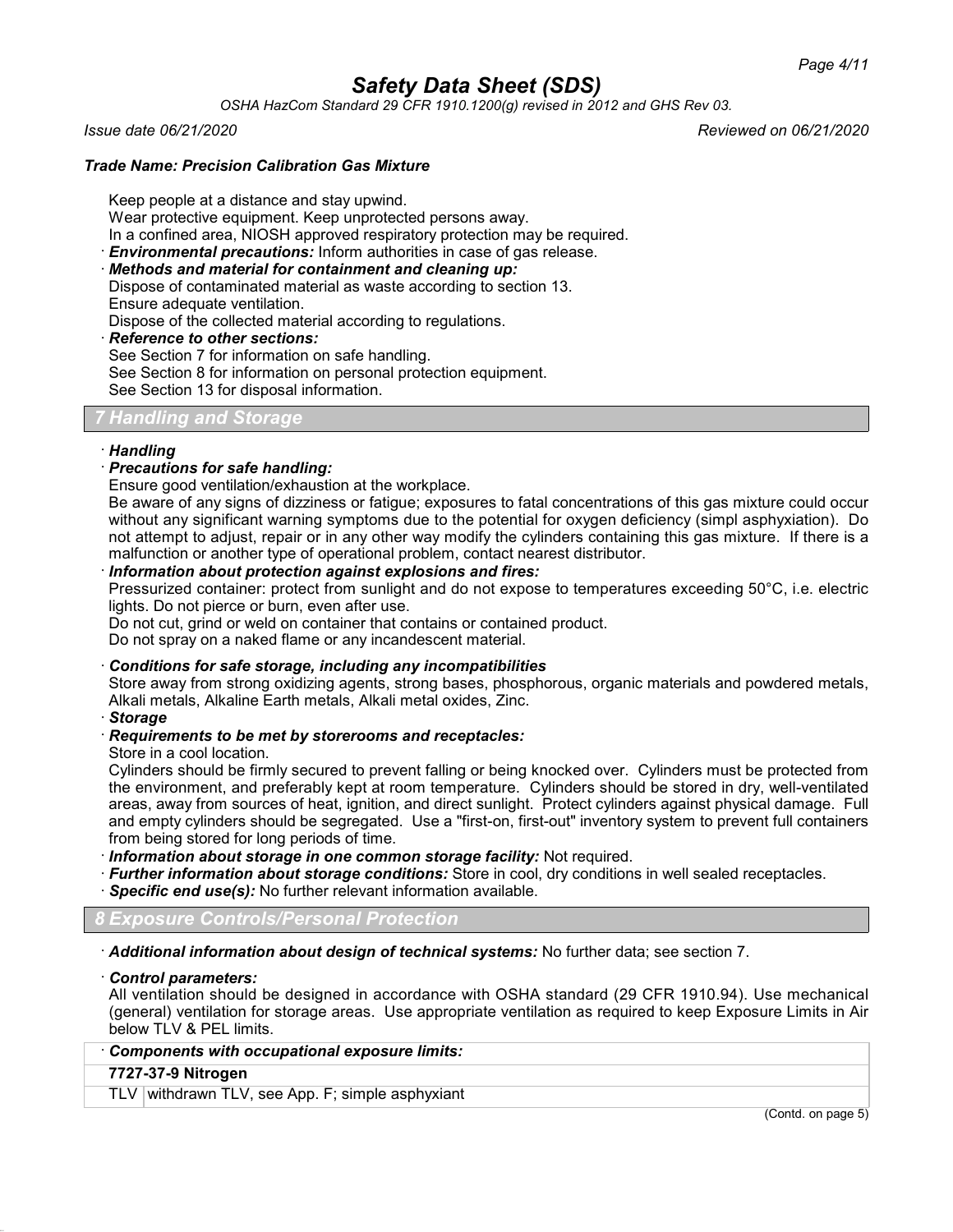*OSHA HazCom Standard 29 CFR 1910.1200(g) revised in 2012 and GHS Rev 03.*

*Issue date 06/21/2020 Reviewed on 06/21/2020*

*Trade Name: Precision Calibration Gas Mixture*

| 124-38-9 Carbon Dioxide                                                                                             |  |
|---------------------------------------------------------------------------------------------------------------------|--|
| PEL Long-term value: 9000 mg/m <sup>3</sup> , 5000 ppm                                                              |  |
| REL Short-term value: 54,000 mg/m <sup>3</sup> , 30,000 ppm<br>Long-term value: 9000 mg/m <sup>3</sup> , 5000 ppm   |  |
| TLV Short-term value: $54,000$ mg/m <sup>3</sup> , 30,000 ppm<br>Long-term value: 9000 mg/m <sup>3</sup> , 5000 ppm |  |
| 630-08-0 Carbon Monoxide                                                                                            |  |
| PEL Long-term value: 55 mg/m <sup>3</sup> , 50 ppm                                                                  |  |
| REL Long-term value: 40 mg/m <sup>3</sup> , 35 ppm<br>Ceiling limit value: 229 mg/m <sup>3</sup> , 200 ppm          |  |
| TLV Long-term value: $29 \text{ mg/m}^3$ , $25 \text{ ppm}$<br><b>BEI</b>                                           |  |
| 10102-43-9 Nitric Oxide                                                                                             |  |
| PEL Long-term value: 30 mg/m <sup>3</sup> , 25 ppm                                                                  |  |
| REL Long-term value: 30 mg/m <sup>3</sup> , 25 ppm                                                                  |  |
| TLV Long-term value: $31 \text{ mg/m}^3$ , 25 ppm<br><b>BEI-M</b>                                                   |  |
| · Ingredients with biological limit values:                                                                         |  |
| 630-08-0 Carbon Monoxide                                                                                            |  |
| BEI 3.5 % of hemoglobin                                                                                             |  |
| blood                                                                                                               |  |
| end of shift<br>Carboxyhemoglobin (background, nonspecific)                                                         |  |
|                                                                                                                     |  |
| 20 ppm                                                                                                              |  |
| end-exhaled air                                                                                                     |  |
| end of shift                                                                                                        |  |
| Carbon monoxide (background, nonspecific)                                                                           |  |
| 10102-43-9 Nitric Oxide                                                                                             |  |
| BEI 1.5 % of hemoglobin<br>blood                                                                                    |  |
| during or end of shift                                                                                              |  |
| Methemoglobin (background, nonspecific, semi-quantitative)                                                          |  |
| Additional information: The lists that were valid during the creation of this SDS were used as basis.               |  |

· *Exposure controls:*

· *Personal protective equipment*

· *General protective and hygienic measures:* Keep away from foodstuffs, beverages and feed. Immediately remove all soiled and contaminated clothing and wash before reuse. Wash hands before breaks and at the end of work.

Store protective clothing separately.

· *Breathing equipment:*



Suitable respiratory protective device recommended.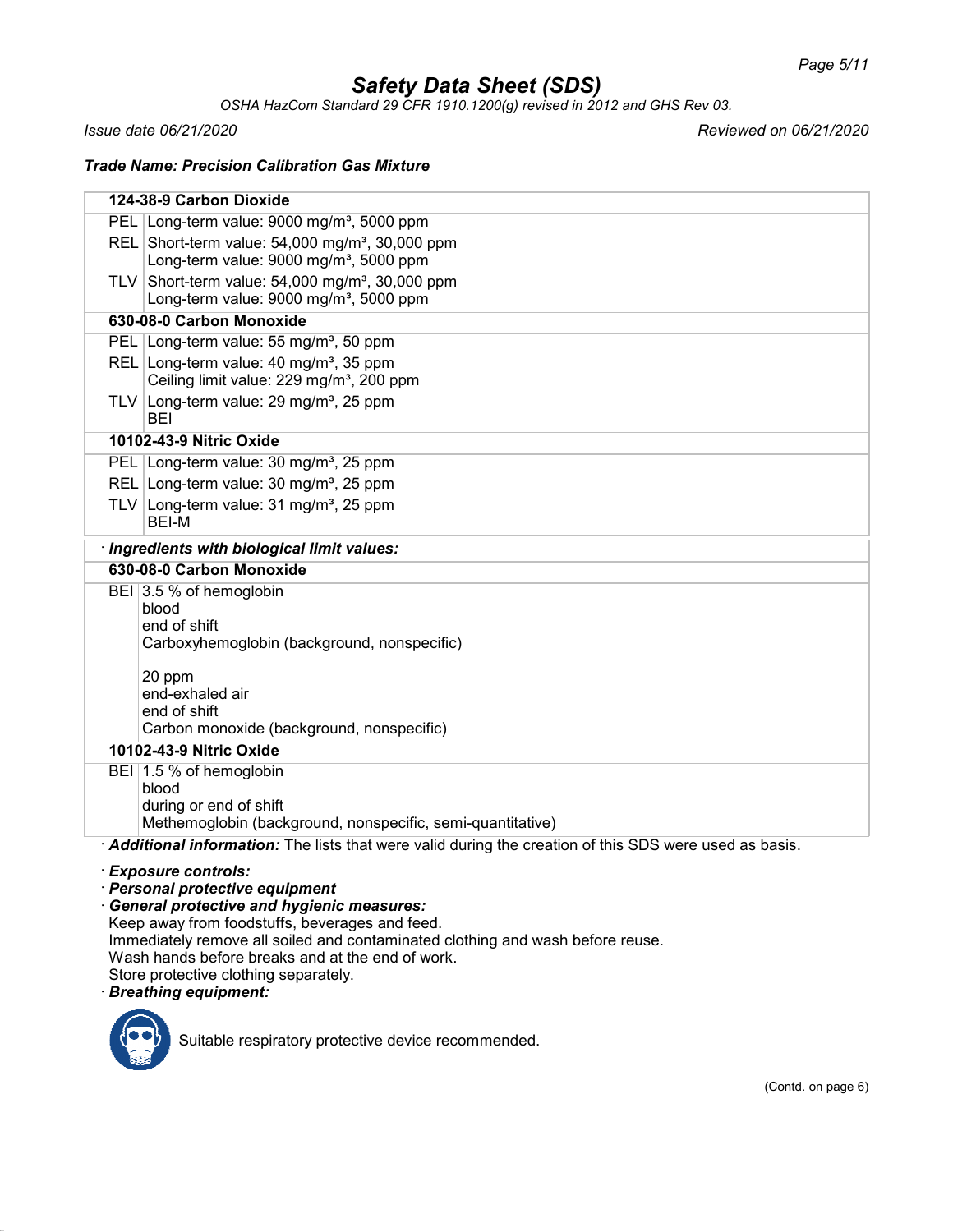*OSHA HazCom Standard 29 CFR 1910.1200(g) revised in 2012 and GHS Rev 03.*

*Issue date 06/21/2020 Reviewed on 06/21/2020*

## *Trade Name: Precision Calibration Gas Mixture*

## · *Protection of hands:*



Protective gloves

The glove material has to be impermeable and resistant to the product/ the substance/ the preparation.

Due to missing tests no recommendation to the glove material can be given for the product/ the preparation/ the chemical mixture.

Select glove material based on penetration times, rates of diffusion and degradation.

## · *Material of gloves:*

The selection of the suitable gloves depends on the material, and marks of quality, and varies from manufacturer to manufacturer.

The selection of the suitable gloves does not only depend on the material, but also on further marks of quality and varies from manufacturer to manufacturer. As the product is a preparation of several substances, the resistance of the glove material cannot be calculated in advance and has therefore to be checked prior to the application.

#### · *Penetration time of glove material:*

The exact break-through time has to be determined and observed by the manufacturer of the protective gloves.

## · *Eye protection:*



Tightly sealed goggles

· *Body protection:*



Protective work clothing

- *9 Physical and Chemical Properties*
- · *Information on basic physical and chemical properties*
- · *General Information*

| · Appearance:                       |                               |
|-------------------------------------|-------------------------------|
| Form:                               | Gaseous                       |
| Color:                              | Clear, colorless              |
| · Odor:                             | Odorless                      |
| Odor threshold:                     | Not determined.               |
| · pH-value:                         | Not available                 |
| $\cdot$ Change in condition         |                               |
| <b>Melting point/Melting range:</b> | Not determined.               |
| <b>Boiling point/Boiling range:</b> | Not determined.               |
| · Flash point:                      | None                          |
| · Flammability (solid, gaseous):    | Not determined.               |
| · Decomposition temperature:        | Not determined.               |
| · Auto igniting:                    | Product is not self-igniting. |
| · Danger of explosion:              | Not determined.               |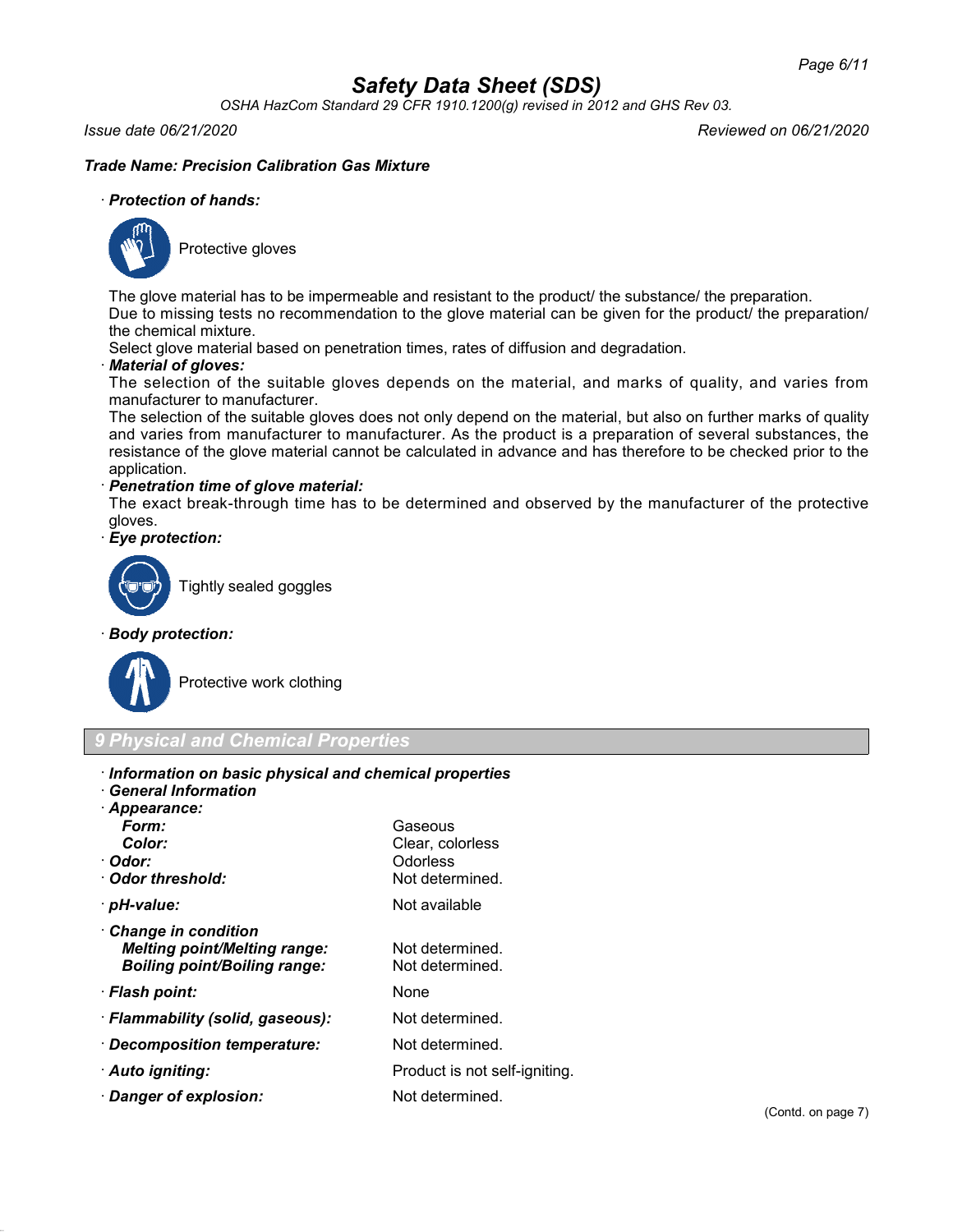*OSHA HazCom Standard 29 CFR 1910.1200(g) revised in 2012 and GHS Rev 03.*

*Issue date 06/21/2020 Reviewed on 06/21/2020*

## *Trade Name: Precision Calibration Gas Mixture*

| · Explosion limits:                                               |                                            |
|-------------------------------------------------------------------|--------------------------------------------|
| Lower:                                                            | Not determined.                            |
| <b>Upper:</b>                                                     | Not determined.                            |
| · Vapor pressure:                                                 | Not determined.                            |
| · Density:                                                        |                                            |
| <b>Relative density:</b>                                          | Not determined.                            |
| Vapor density:                                                    | Not determined.                            |
| <b>Evaporation rate:</b>                                          | Not applicable.                            |
| · Solubility in / Miscibility with:                               |                                            |
| Water:                                                            | Not miscible or difficult to mix.          |
| · <b>Partition coefficient (n-octanol/water):</b> Not determined. |                                            |
| · Viscosity:                                                      |                                            |
| Dynamic:                                                          | Not determined.                            |
| <b>Kinematic:</b>                                                 | Not determined.                            |
| Other information:                                                | No further relevant information available. |

#### *10 Stability and Reactivity*

· *Reactivity:* No further relevant information available.

· *Chemical stability:* Stable under normal conditions.

· *Thermal decomposition / conditions to be avoided:* No decomposition if used according to specifications.

- · *Possibility of hazardous reactions:* No dangerous reactions known.
- · *Conditions to avoid:* No further relevant information available.
- · *Incompatible materials:*

Strong oxidizing agents, strong bases, phosphorous, organic materials and powdered metals, Alkali metals, Alkaline Earth metals, Alkali metal oxides, Zinc.

· *Hazardous decomposition products:* Carbon Oxides and Nitrogen Oxides (NOx).

*11 Toxicological Information*

- · *Information on toxicological effects:*
- · *Acute toxicity:*

## · *LD/LC50 values that are relevant for classification:*

**630-08-0 Carbon Monoxide**

Inhalative  $LC50/4$  h 7520 mg/l (Rat)

- · *Primary irritant effect:*
- · *On the skin:* No irritating effect.
- · *On the eye:* No irritating effect.
- · *Additional toxicological information:*

The product shows the following dangers according to internally approved calculation methods for preparations:

**Harmful** 

- · *Carcinogenic categories:*
- · *IARC (International Agency for Research on Cancer):*

Group 1 - Carcinogenic to humans

Group 2A - Probably carcinogenic to humans

Group 2B - Possibly carcinogenic to humans

Group 3 - Not classifiable as to its carcinogenicity to humans

Group 4 - Probably not carcinogenic to humans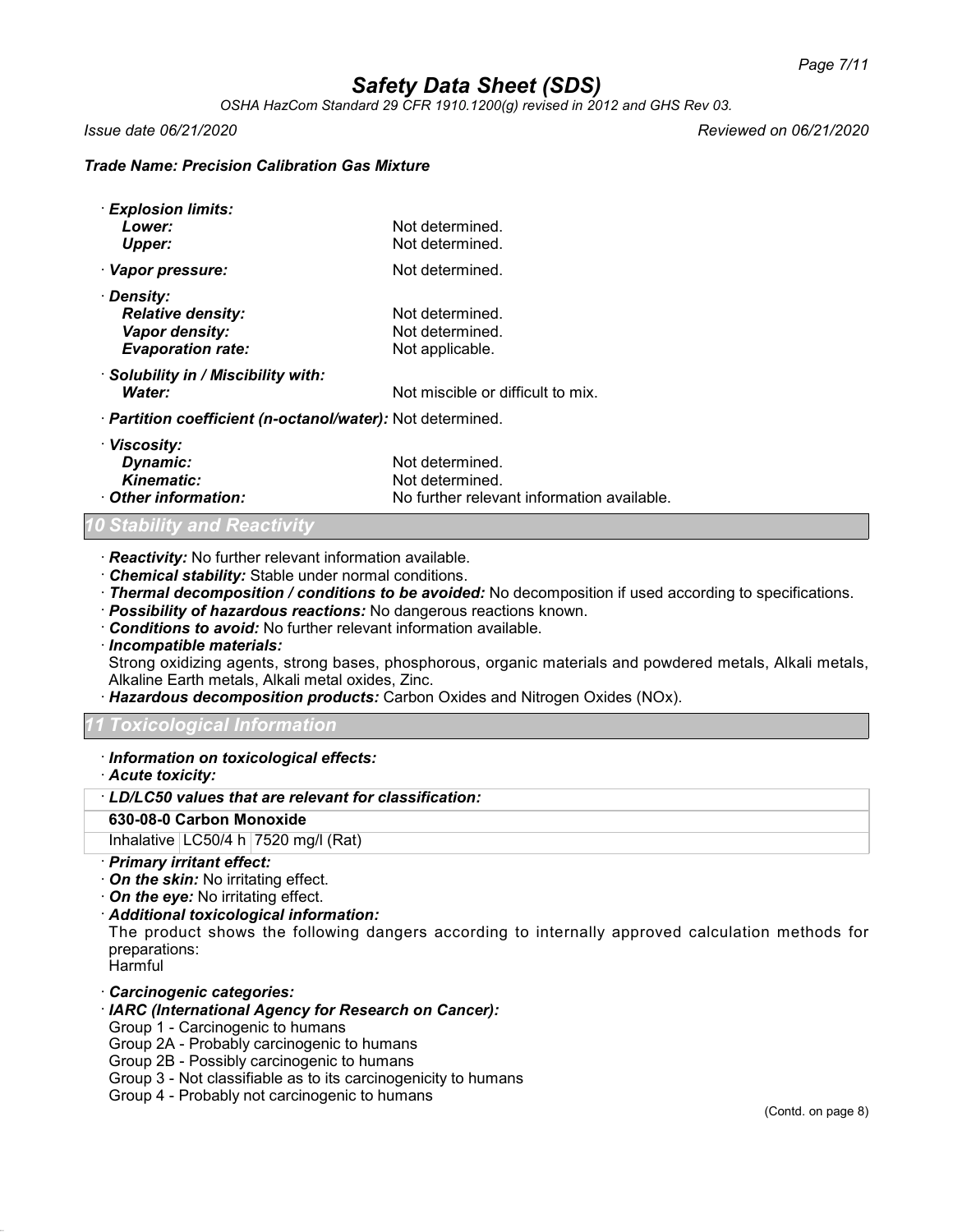*OSHA HazCom Standard 29 CFR 1910.1200(g) revised in 2012 and GHS Rev 03.*

*Issue date 06/21/2020 Reviewed on 06/21/2020*

## *Trade Name: Precision Calibration Gas Mixture*

## None of the ingredients are listed.

## · *NTP (National Toxicology Program):*

None of the ingredients are listed.

## · *OSHA-Ca (Occupational Safety & Health Administration):*

None of the ingredients are listed.

## *12 Ecological Information*

- · *Toxicity:* The hazards for the aquatic environment are unknown.
- · *Aquatic toxicity:* No further relevant information available.
- · *Persistence and degradability:* No further relevant information available.
- · *Behavior in environmental systems:*
- · *Bioaccumulative potential:* No further relevant information available.
- · *Mobility in soil:* No further relevant information available.
- · *Additional ecological information:*
- · *General notes:* Not known to be hazardous to water.
- · *Results of PBT and vPvB assessment:*
- · *PBT:* Not applicable.
- · *vPvB:* Not applicable.
- · *Other adverse effects:* No further relevant information available.

## *13 Disposal Considerations*

- · *Waste treatment methods*
- · *Recommendation:*

Release all residual gas pressure in a well ventilated area. Verify the cylinder is completely empty (0 PSIG). Remove or cover any hazard labels. Return empty cylinder for recycling.

NOTE: Check with the local easte authority before placing any gas cylinder into waste container for pickup. GASCO encourages the consumer to return all cylinders.

- · *Waste disposal key:* The U.S. EPA has not published waste disposal numbers for this product's components.
- · *Uncleaned packaging*
- · *Recommendation:* Return cylinder and unused product to supplier.

## *14 Transport Information*

- · *UN-Number:*
- · *DOT, ADR/ADN, IMDG, IATA* UN1956
- · *UN proper shipping name:*
- 
- 
- 
- · *Transport hazard class(es):*
- · *DOT*



· *Class:* 2.2

Compressed gas, n.o.s. · *ADR/ADN* UN1956 Compressed gas, n.o.s. · *IMDG, IATA* COMPRESSED GAS, N.O.S.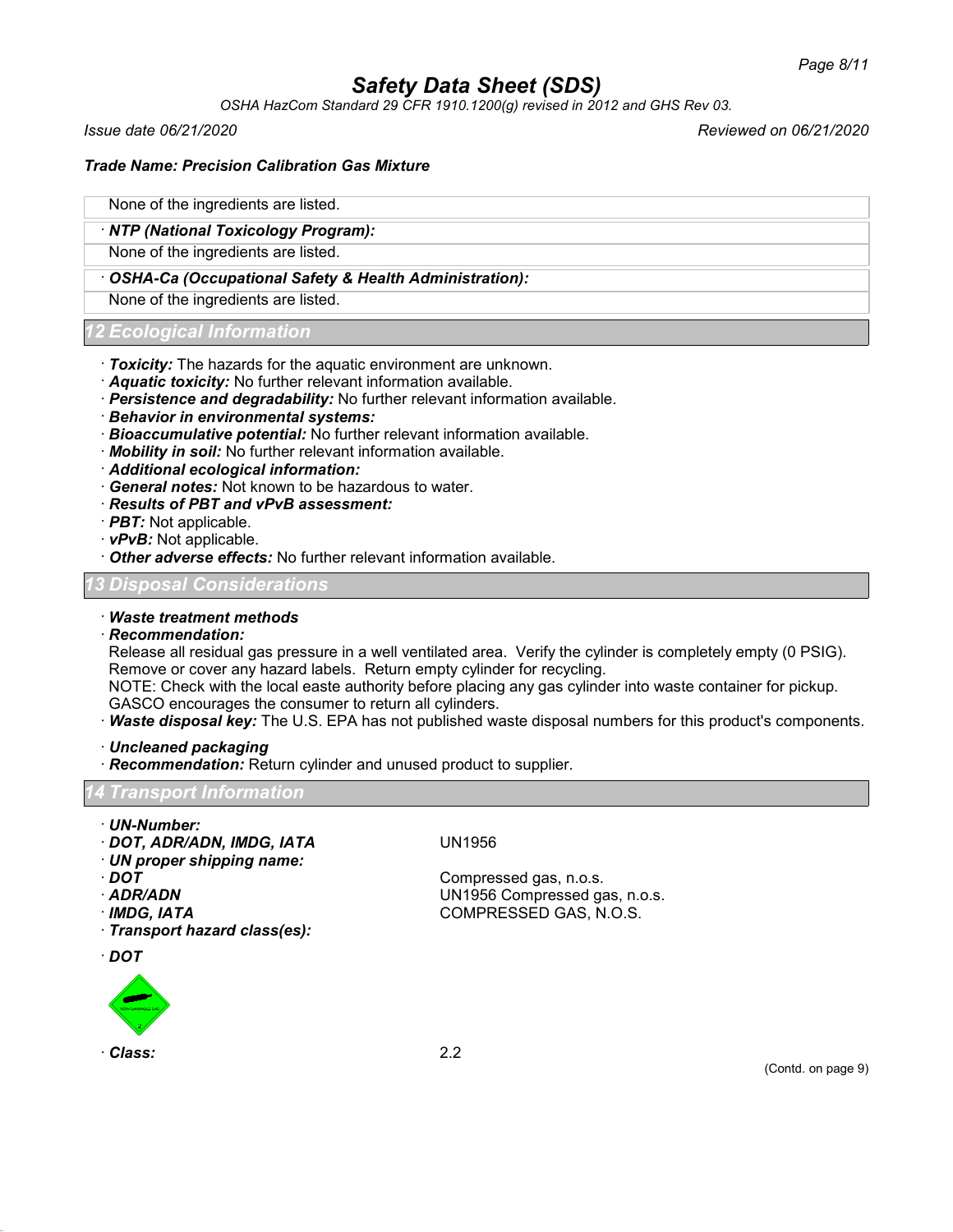*OSHA HazCom Standard 29 CFR 1910.1200(g) revised in 2012 and GHS Rev 03.*

## *Issue date 06/21/2020 Reviewed on 06/21/2020*

| <b>Trade Name: Precision Calibration Gas Mixture</b>                                                                                                                                                                                                                       |                                                                                                                                                                   |
|----------------------------------------------------------------------------------------------------------------------------------------------------------------------------------------------------------------------------------------------------------------------------|-------------------------------------------------------------------------------------------------------------------------------------------------------------------|
| · Label:                                                                                                                                                                                                                                                                   | 2.2                                                                                                                                                               |
| · ADR/ADN                                                                                                                                                                                                                                                                  |                                                                                                                                                                   |
| · Class:<br>· Label:                                                                                                                                                                                                                                                       | 2.21A<br>2.2                                                                                                                                                      |
| $·$ IMDG, IATA                                                                                                                                                                                                                                                             |                                                                                                                                                                   |
| · Class:<br>· Label:                                                                                                                                                                                                                                                       | 2.2<br>2.2                                                                                                                                                        |
| · Packing group:<br>· DOT, ADR/ADN, IMDG, IATA<br>· Environmental hazards:<br>· Special precautions for user:<br>· Hazard identification number (Kemler code): 20<br>· EMS Number:<br>· Transport in bulk according to Annex II of<br><b>MARPOL73/78 and the IBC Code:</b> | Non-Regulated Material<br>Not applicable.<br>Not applicable.<br>$F-C, S-V$<br>Not applicable.                                                                     |
| · Transport/Additional information:                                                                                                                                                                                                                                        |                                                                                                                                                                   |
| $\cdot$ DOT<br>· Quantity limitations:                                                                                                                                                                                                                                     | On passenger aircraft/rail: 75 kg<br>On cargo aircraft only: 150 kg                                                                                               |
| · ADR/ADN<br>· Excepted quantities (EQ):                                                                                                                                                                                                                                   | Code: E1<br>Maximum net quantity per inner packaging: 30 ml<br>Maximum net quantity per outer packaging: 1000 ml                                                  |
| · IMDG<br>· Limited quantities (LQ):<br>· Excepted quantities (EQ):<br>· UN "Model Regulation":                                                                                                                                                                            | 120 ml<br>Code: E1<br>Maximum net quantity per inner packaging: 30 ml<br>Maximum net quantity per outer packaging: 1000 ml<br>UN1956, Compressed gas, n.o.s., 2.2 |
| <b>5 Regulatory Information</b>                                                                                                                                                                                                                                            |                                                                                                                                                                   |
|                                                                                                                                                                                                                                                                            | Cafaty, hoolth and anyiranmantal requisionallequialation appeific for the qubetenes or mixture:                                                                   |

· *Safety, health and environmental regulations/legislation specific for the substance or mixture:* · *SARA (Superfund Amendments and Reauthorization):*

| Section 355 (extremely hazardous substances):   |                     |
|-------------------------------------------------|---------------------|
| 10102-43-9 Nitric Oxide                         |                     |
| Section 313 (Specific toxic chemical listings): |                     |
| None of the ingredients are listed.             |                     |
|                                                 | (Contd. on page 10) |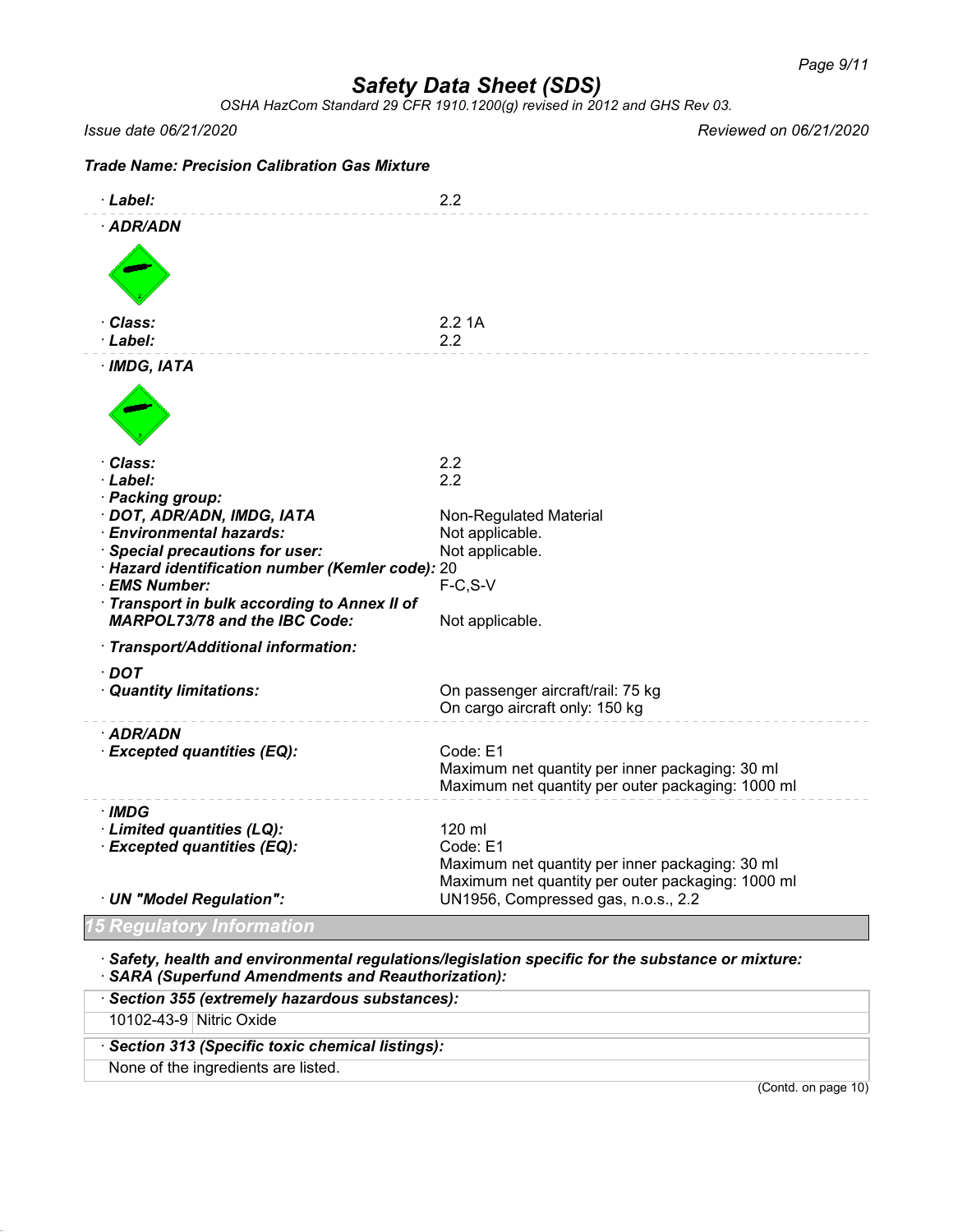*OSHA HazCom Standard 29 CFR 1910.1200(g) revised in 2012 and GHS Rev 03.*

*Issue date 06/21/2020 Reviewed on 06/21/2020*

## *Trade Name: Precision Calibration Gas Mixture*

| · TSCA (Toxic Substances Control Act):                      |                          |  |
|-------------------------------------------------------------|--------------------------|--|
| 7727-37-9 Nitrogen                                          |                          |  |
|                                                             | 124-38-9 Carbon Dioxide  |  |
|                                                             | 630-08-0 Carbon Monoxide |  |
|                                                             | 74-98-6 Propane          |  |
| 10102-43-9 Nitric Oxide                                     |                          |  |
| California Proposition 65:                                  |                          |  |
| Chemicals known to cause cancer:                            |                          |  |
| None of the ingredients are listed.                         |                          |  |
| Chemicals known to cause reproductive toxicity for females: |                          |  |
| None of the ingredients are listed.                         |                          |  |
| Chemicals known to cause reproductive toxicity for males:   |                          |  |
| None of the ingredients are listed.                         |                          |  |

· *Chemicals known to cause developmental toxicity:* 630-08-0 Carbon Monoxide

#### · *Carcinogenic categories:*

#### · *EPA (Environmental Protection Agency):*

None of the ingredients are listed.

· *TLV (Threshold Limit Value established by ACGIH):*

None of the ingredients are listed.

## · *NIOSH-Ca (National Institute for Occupational Safety and Health):*

## None of the ingredients are listed.

## · *GHS label elements*

The product is classified and labeled according to the Globally Harmonized System (GHS).

· *Hazard pictograms:*



- · *Signal word:* Danger
- · *Hazard-determining components of labeling:*
- Carbon Monoxide
- Nitric Oxide
- · *Hazard statements:*
- H280 Contains gas under pressure; may explode if heated.
- H331 Toxic if inhaled.
- H360 May damage fertility or the unborn child.
- H372 Causes damage to organs through prolonged or repeated exposure.

## May displace oxygen and cause rapid suffocation.

#### · *Precautionary statements:*

- P201 Obtain special instructions before use.<br>P202 Do not handle until all safety precaution
- P202 Do not handle until all safety precautions have been read and understood.<br>P260 Do not breathe dust/fume/gas/mist/vapors/sprav.
- Do not breathe dust/fume/gas/mist/vapors/spray.
- P261 Avoid breathing dust/fume/gas/mist/vapors/spray.
- P264 Wash thoroughly after handling.<br>P270 Do not eat. drink or smoke wher
- Do not eat, drink or smoke when using this product.